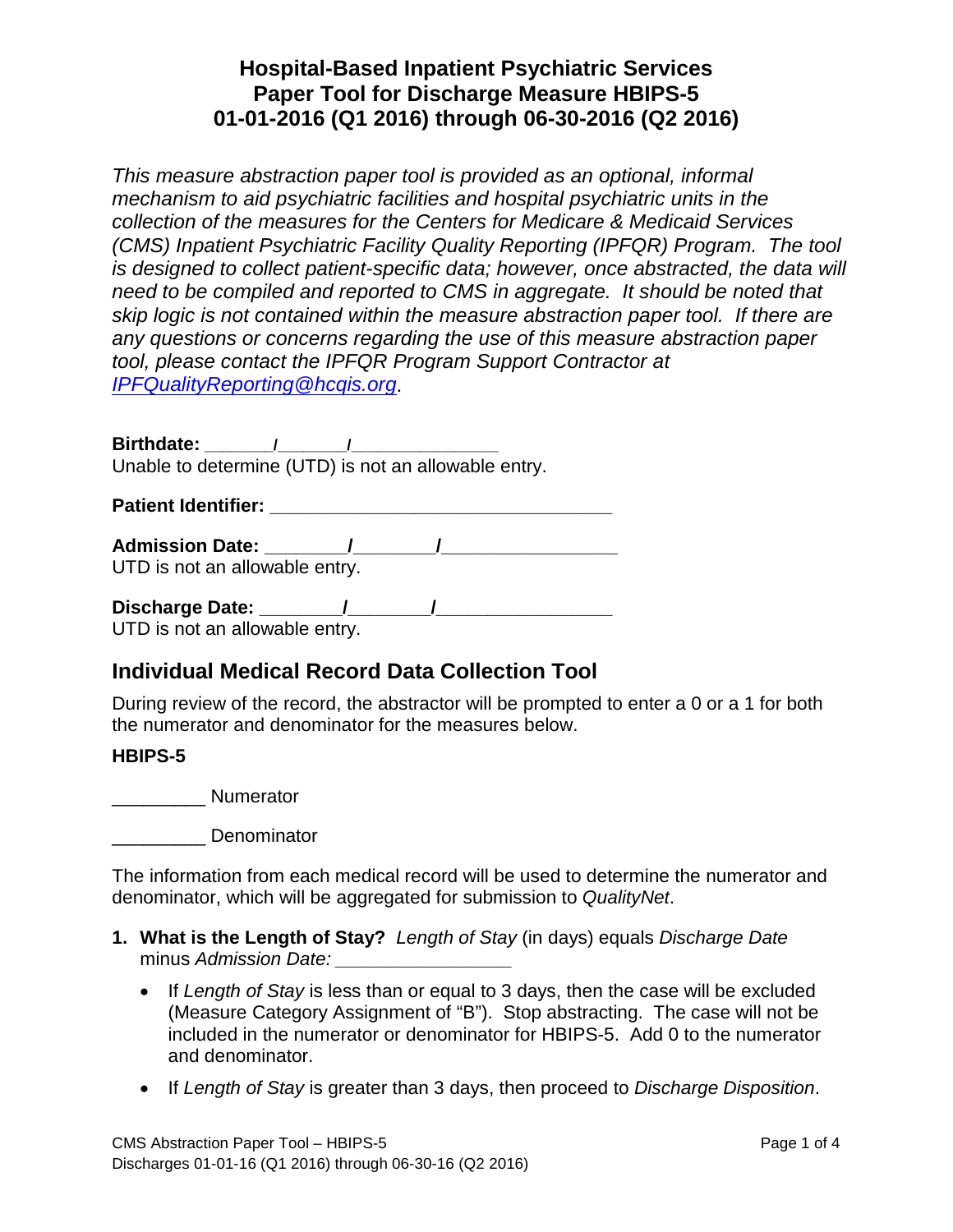- **2. What was the patient's discharge disposition?** *(Discharge Disposition)*
	- \_\_\_\_\_ 1 Home
	- \_\_\_\_\_ 2 Hospice home
	- \_\_\_\_\_ 3 Hospice healthcare facility
	- \_\_\_\_\_ 4 Acute care facility
	- \_\_\_\_\_ 5 Other healthcare facility
	- \_\_\_\_\_ 6 Expired
	- \_\_\_\_\_ 7 Left against medical advice (AMA)
	- \_\_\_\_\_ 8 Not documented or unable to determine (UTD)
	- If *Discharge Disposition* equals 6, then the case will be excluded (Measure Category Assignment of "B"). Stop abstracting. The case will not be included in the numerator or denominator. Add 0 to the numerator and denominator.
	- If *Discharge Disposition* equals 1, 2, 3, 4, 5, 7, or 8, then proceed to *Psychiatric Care Setting*.
- **3. Did the patient receive care in an inpatient psychiatric setting***? (Psychiatric Care Setting)*
	- \_\_\_\_\_ (Yes) The patient received care in an inpatient psychiatric setting.
	- \_\_\_\_\_ (No) The patient did not receive care in an inpatient psychiatric setting.
	- If *Psychiatric Care Setting* equals Yes, then proceed to *Patient Referral to Next Level of Care Provider*.
	- If *Psychiatric Care Setting* equals No, then the case will be excluded (Measure Category Assignment of "B"). Stop abstracting. The case will not be included in the numerator or denominator. Add 0 to the numerator and denominator.
- **4. Is there documentation in the medical record that the patient was referred to the next level of care provider upon discharge from a hospital-based inpatient psychiatric setting?** *(Patient Referral to Next Level of Care Provider)*
	- \_\_\_\_\_ 1 The medical record contains documentation that the patient was referred to the next level of care provider upon discharge from a hospital-based inpatient psychiatric setting.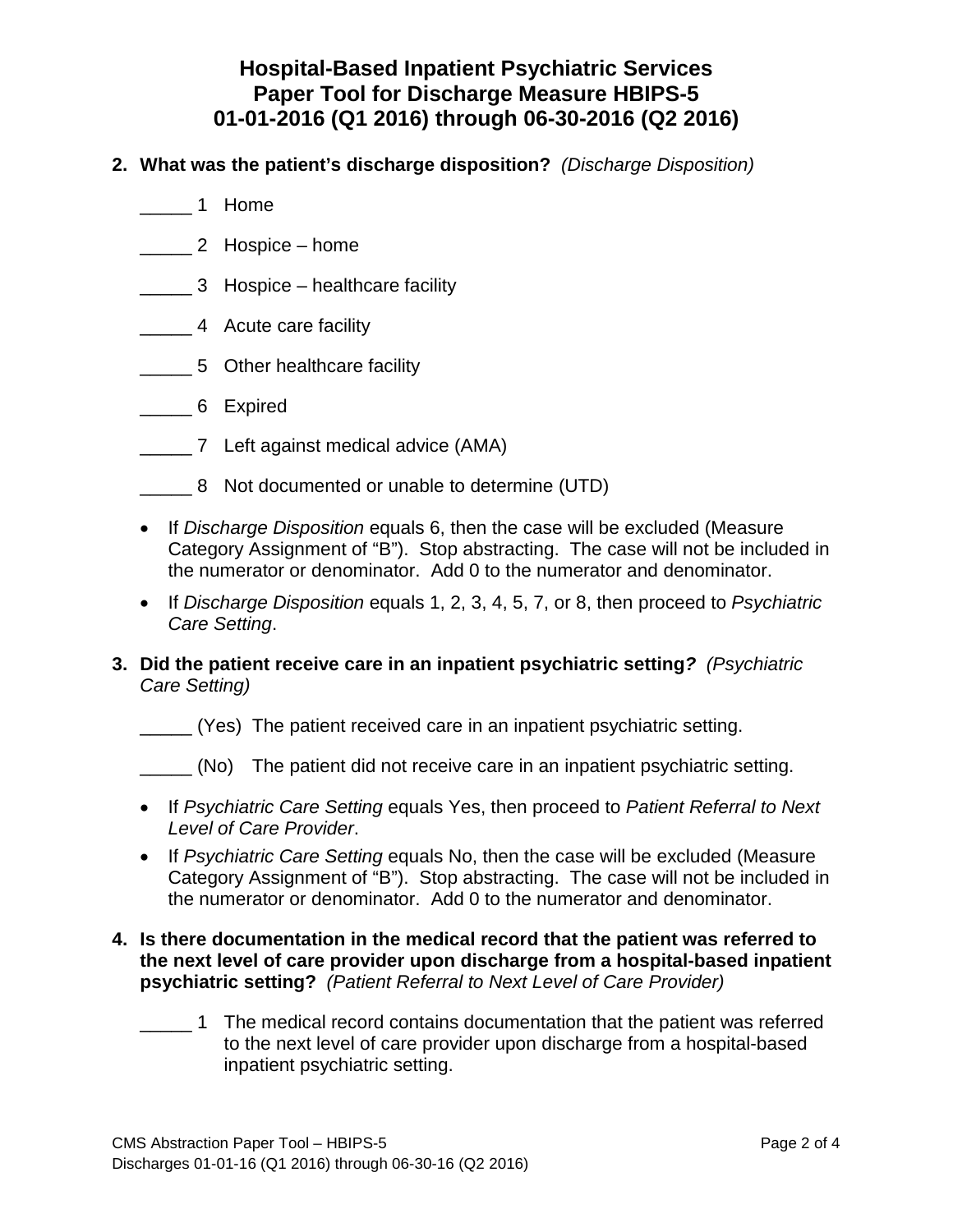- \_\_\_\_\_ 2 The medical record contains documentation that the patient or guardian refused the next level of care provider upon discharge from a hospitalbased inpatient psychiatric setting OR refused to authorize release of information OR readmission within 5 days after discharge.
- $\overline{\phantom{a}}$ 3 The medical record contains documentation that the patient eloped OR failed to return from leave and was discharged OR that the patient has not yet been discharged from the hospital OR discharged from the hospital to another level of care outside of the hospital system from a setting other than a *Psychiatric Care Setting* OR the patient will return to a residence outside the U.S. after discharge.
- \_\_\_\_\_ 4 The medical record contains documentation that the patient was not referred to the next level of care provider upon discharge from a hospitalbased inpatient psychiatric setting for a reason other than above.
- \_\_\_\_\_ 5 The medical record does not contain documentation that the patient was referred to the next level of care provider upon discharge from a hospitalbased inpatient psychiatric setting OR unable to determine from medical record documentation.
- If *Patient Referral to Next Level of Care Provider* equals 3, then the case will be excluded (Measure Category Assignment of "B"). Stop abstracting. The case will not be included in the numerator or denominator. Add 0 to the numerator and denominator.
- If *Patient Referral to Next Level of Care Provider* equals 1, 2, 4, or 5, then proceed to *Number of Antipsychotic Medications Prescribed at Discharge*.
- **5. What is the documented number of antipsychotic medications prescribed for the patient at discharge?** *(Number of Antipsychotic Medications Prescribed at Discharge)*

\_\_\_\_\_ (0-99)

\_\_\_\_\_\_ UTD

- If *Number of Antipsychotic Medications Prescribed at Discharge* is less than or equal to 1, then the case will be excluded (Measure Category Assignment of "B"). Stop abstracting. The case will not be included in the numerator or denominator. Add 0 to the numerator and denominator.
- If *Number of Antipsychotic Medications Prescribed at Discharge* equals UTD, then the case will be included (Measure Category Assignment of "D"). Stop abstracting. Add 1 to the denominator. Add 0 to the numerator.
- If *Number of Antipsychotic Medications Prescribed at Discharge* is greater than or equal to 2, then proceed to *Appropriate Justification for Multiple Antipsychotic Medications*.